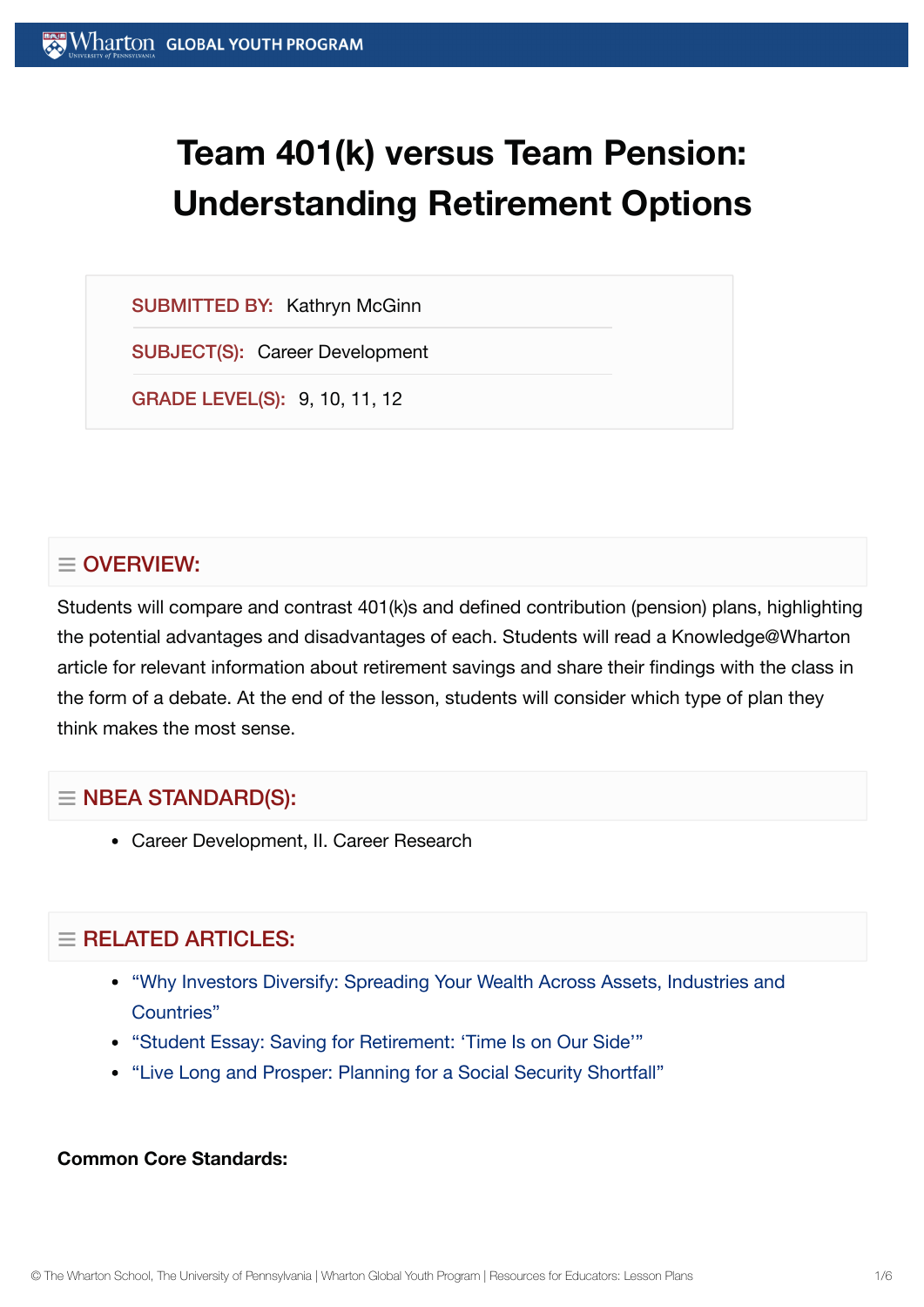## $\mathbb{R}^n$  Wharton Global Youth Program

- ELA CCR Writing 1: Write arguments to support claims in an analysis of substantive topics or texts, using valid reasoning and relevant and sufficient evidence.
- ELA CCR Reading 1: Read closely to determine what the text says explicitly and to make logical inferences from it; cite specific textual evidence when writing or speaking to support conclusions drawn from the text.
- ELA CCR Reading 8: Delineate and evaluate the argument and specific claims in a text, including the validity of the reasoning as well as the relevance and sufficiency of the evidence.
- ELA CCR Reading 10: Read and comprehend complex literary and informational texts independently and proficiently.
- ELA CCR Speaking and Listening 1: Prepare for and participate effectively in a range of conversations and collaborations with diverse partners, building on others' ideas and expressing their own clearly and persuasively.

#### **Objectives/Purposes:**

- Students will understand the advantages and disadvantages of both 401(k)s and pension plans.
- Students will work constructively in groups to compile and present information on an assigned topic.

#### **Knowledge@Wharton Article:**

"Not So Golden: [Employees — and](http://knowledge.wharton.upenn.edu/article.cfm?articleid=2193) Employers — Feel the Pinch from Shortfalls in Retirement Funding"

#### **Other Resources/Materials:**

• Article graphic organizer [\(Handout](https://globalyouth.wharton.upenn.edu/wp-content/uploads/2012/01/Career-Development-25_handoutA.pdf) A)

#### **Activities:**

1. Hand out article graphic organizer (Handout A). Ask students if they know what a 401(k) or a pension plan is. If they don't know, ask students to describe the context in which they have heard these terms discussed. Listen to student ideas, and share the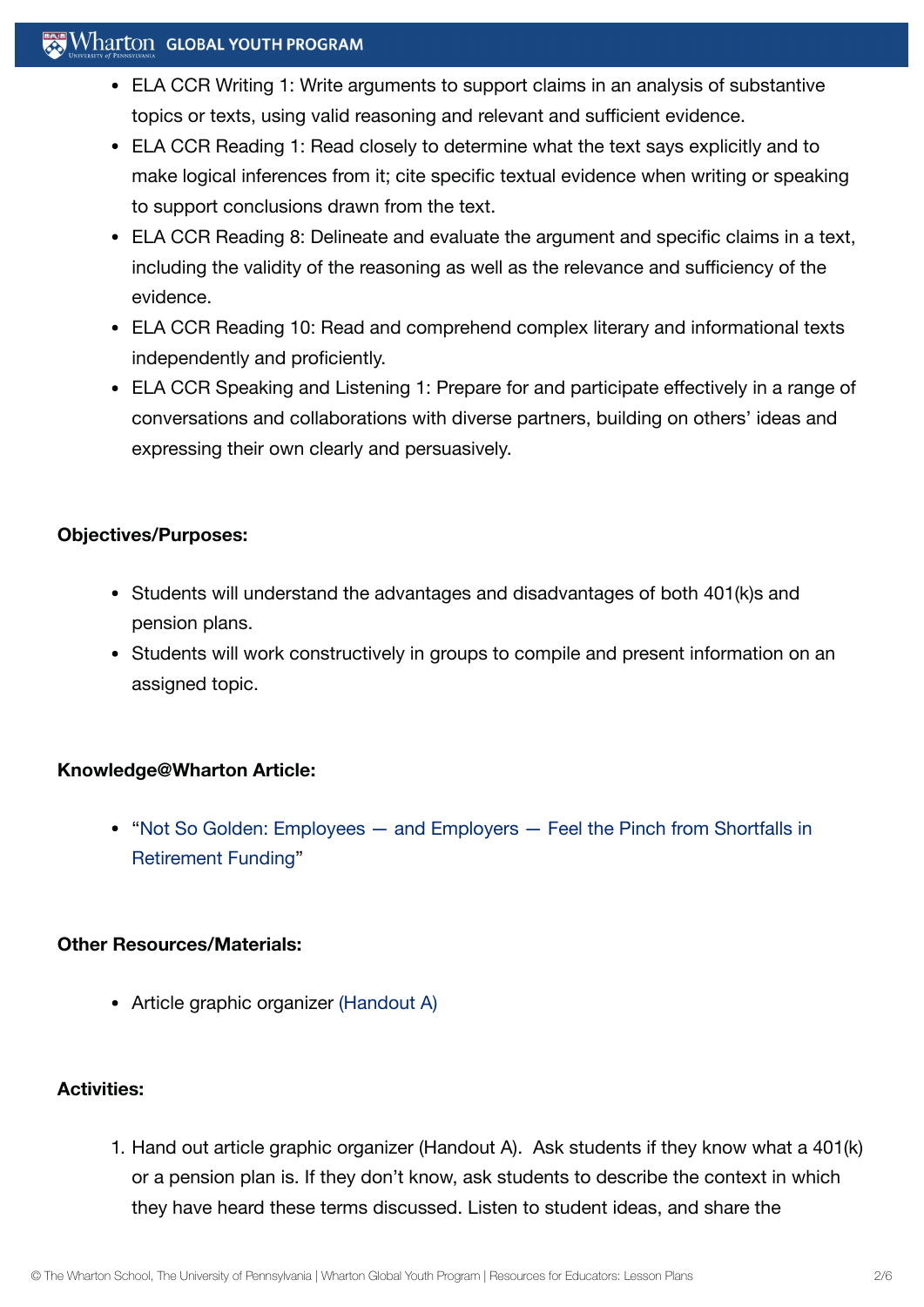## **Wharton GLOBAL YOUTH PROGRAM**

definitions given in "Not So Golden: Employees — and Employers — Feel the Pinch from Shortfalls in Retirement Funding":

a. Pension (defined benefit plan): an employer promises to take care of employees when they retire

b. 401(k) (defined contribution plan): an employer helps an employee accumulate his/her own retirement funds: employees make investments and receive certain tax breaks

Have students write the definitions for the terms in the spaces provided on the handout.

#### *(5 mins)*

2. Give each student a copy of "Not So Golden: Employees — and Employers — Feel the Pinch from Shortfalls in Retirement Funding." Have students count off by 4s. Each number corresponds to a box on the graphic organizer. As students read, have them take notes in their assigned box. For example, all number 3s should take notes in the 401(k) advantages box on the graphic organizer.

#### *(10 mins)*

3. When students have finished reading the article, have them get in their groups (1-4) and share their findings with one another. Students add any information they are missing. Check in with each group to make sure they have the information noted below:

| <b>Retirement Plan</b> | Advantages                                                                                                                                                                                                                                                                       | Disadvantages |
|------------------------|----------------------------------------------------------------------------------------------------------------------------------------------------------------------------------------------------------------------------------------------------------------------------------|---------------|
| Pension                | • Retirement benefits<br>"supposedly" guaranteed<br>• Insured by the government if<br>company goes bankrupt<br>• Public pensions are funded<br>by taxpayers<br>• Employers are struggling to<br>fulfill their promises<br>• Companies may have to lay<br>workers off, "walk away |               |
|                        |                                                                                                                                                                                                                                                                                  |               |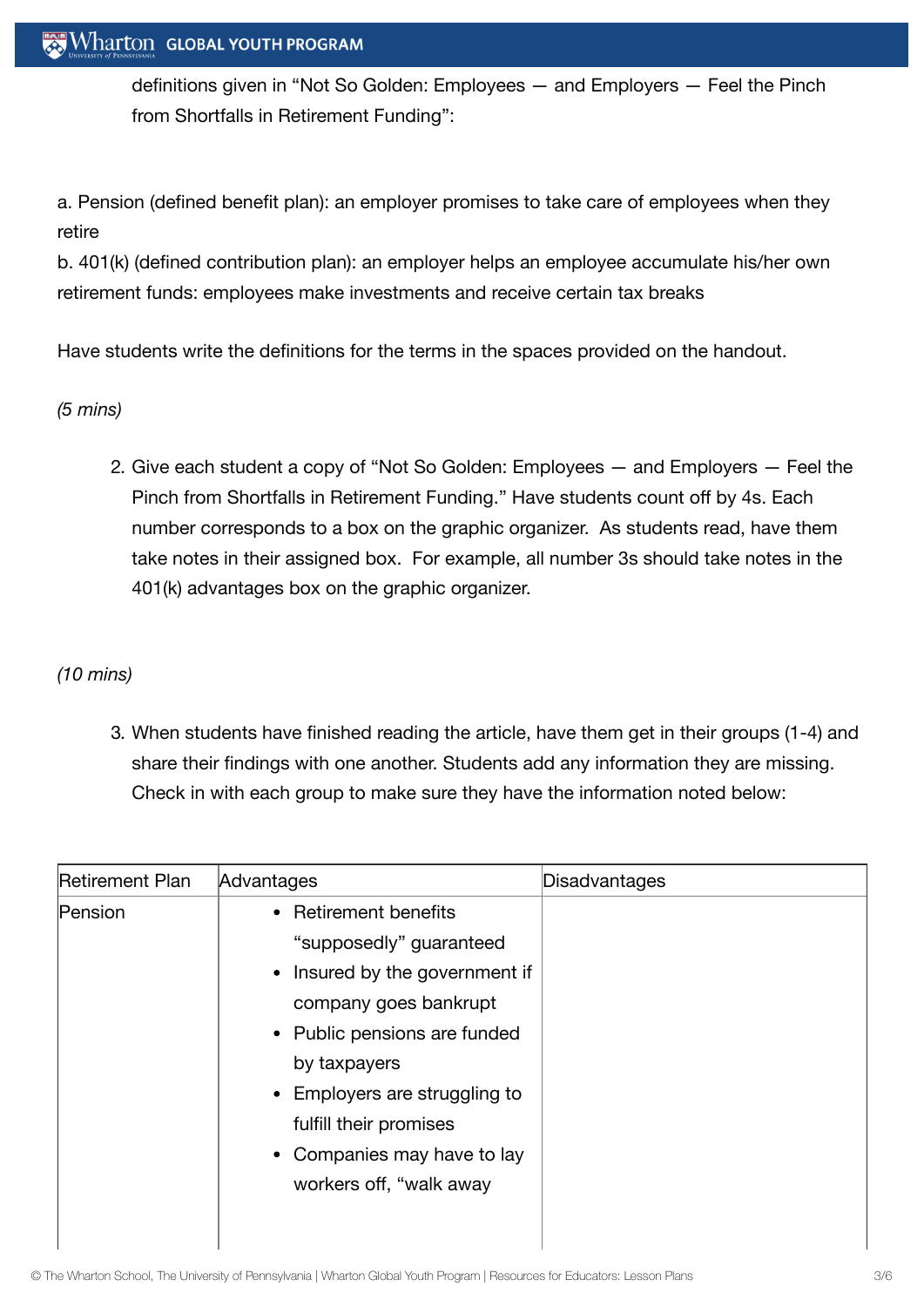|                                                                                                                                                                                                                                                                                                                                                                                                                                                                                                                                                                                                                                                                                                          | <b>Wharton GLOBAL YOUTH PROGRAM</b> |  |
|----------------------------------------------------------------------------------------------------------------------------------------------------------------------------------------------------------------------------------------------------------------------------------------------------------------------------------------------------------------------------------------------------------------------------------------------------------------------------------------------------------------------------------------------------------------------------------------------------------------------------------------------------------------------------------------------------------|-------------------------------------|--|
| from" their pensions, or shut<br>down plants<br>Money that could be spent to<br>$\bullet$<br>grow the business has to be<br>put aside for pensions<br>• Public pensions take money<br>away from needed services                                                                                                                                                                                                                                                                                                                                                                                                                                                                                          |                                     |  |
| 401 (k)<br>• While some employers may<br>freeze contributions, it's not<br>permanent, and it means that<br>companies can avoid laying<br>off workers<br>Individuals have more control<br>$\bullet$<br>over how to invest their<br>money for retirement<br>• Retirement account<br>balances have<br>dropped<br>significantly during<br>the current financial<br>crisis<br>Many participants<br>$\bullet$<br>did not "diversify"<br>their investments, so<br>they were more<br>vulnerable to market<br>risk<br>• Lots of opportunities<br>for employees to<br>make mistakes: not<br>contribute, not<br>contribute enough,<br>don't diversity<br>holdings, take out<br>money early, etc.<br>• Employers are |                                     |  |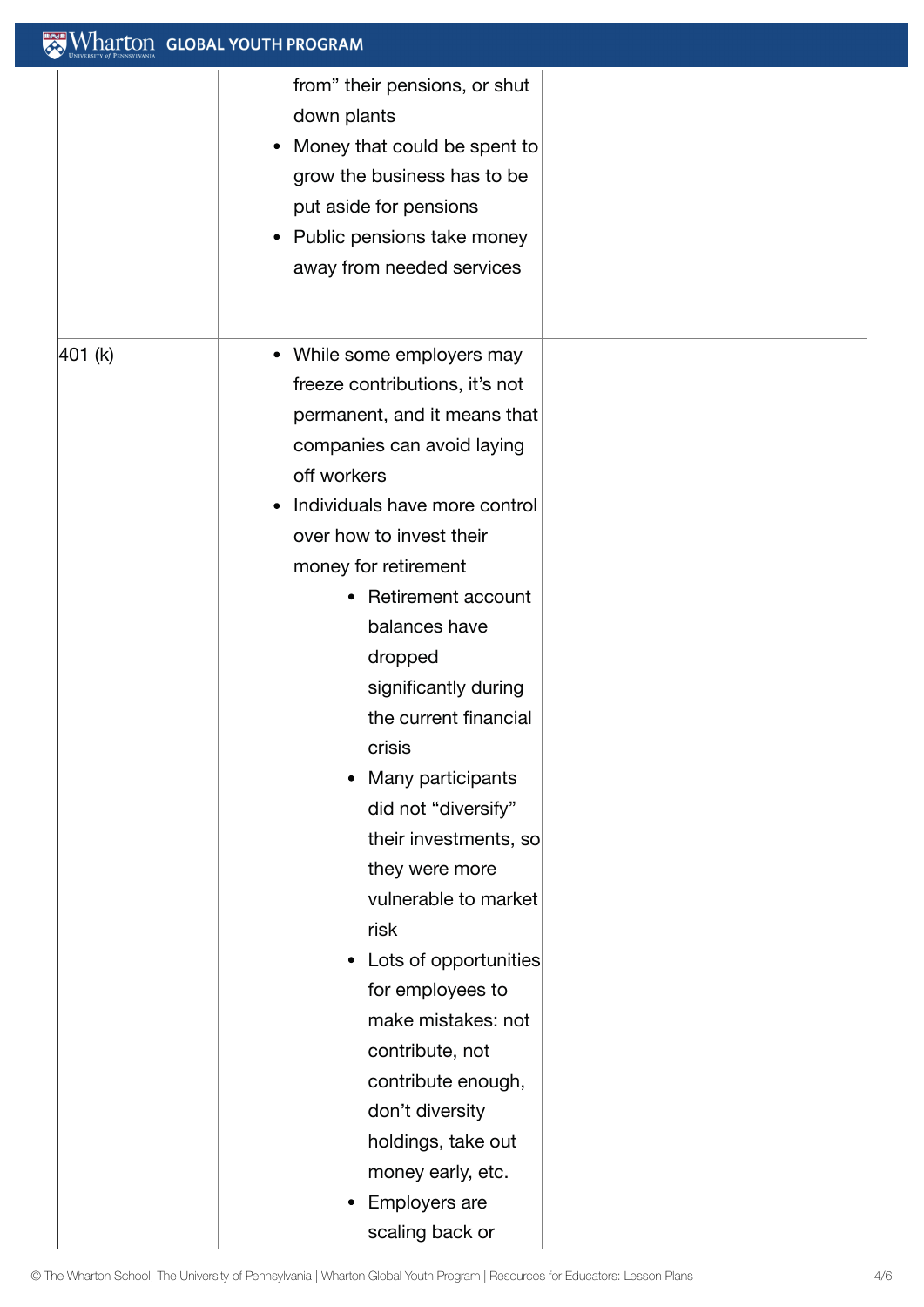*(5 minutes)*

- 4. Explain that the class is going to have a debate about which form of retirement savings is the best. Therefore, groups 1 & 4 (pension advantages and 401(k) disadvantages) will work together to craft an argument in favor of pensions. Groups 2 & 3 will work together to craft an argument in favor of 401(k)s. Students have 10 minutes to share information and create a brief presentation for the class. Presentations should include:
- Clear explanation of all the benefits of their retirement plan.
- Thoughtful description of the disadvantages of the other type of retirement plan.
- At least one visual aid that illustrates an aspect of the argument.

Each group member should be involved in preparing the presentation. If any individuals do not wish to speak in front of the class, they should work on creating a visual aid.

#### *(10 mins)*

5. Each team has 5 minutes to present their ideas. As teams present, students fill in the empty boxes on their graphic organizer.

*(10 mins)*

#### **Tying It All Together:**

Ask students to put aside the teams they were on and to think about retirement plans more objectively. After hearing all the advantages and disadvantages, which type of retirement plan would the students pick and why? Discuss as a class.

*(5 mins)*

#### **Practice Outside of the Classroom:**